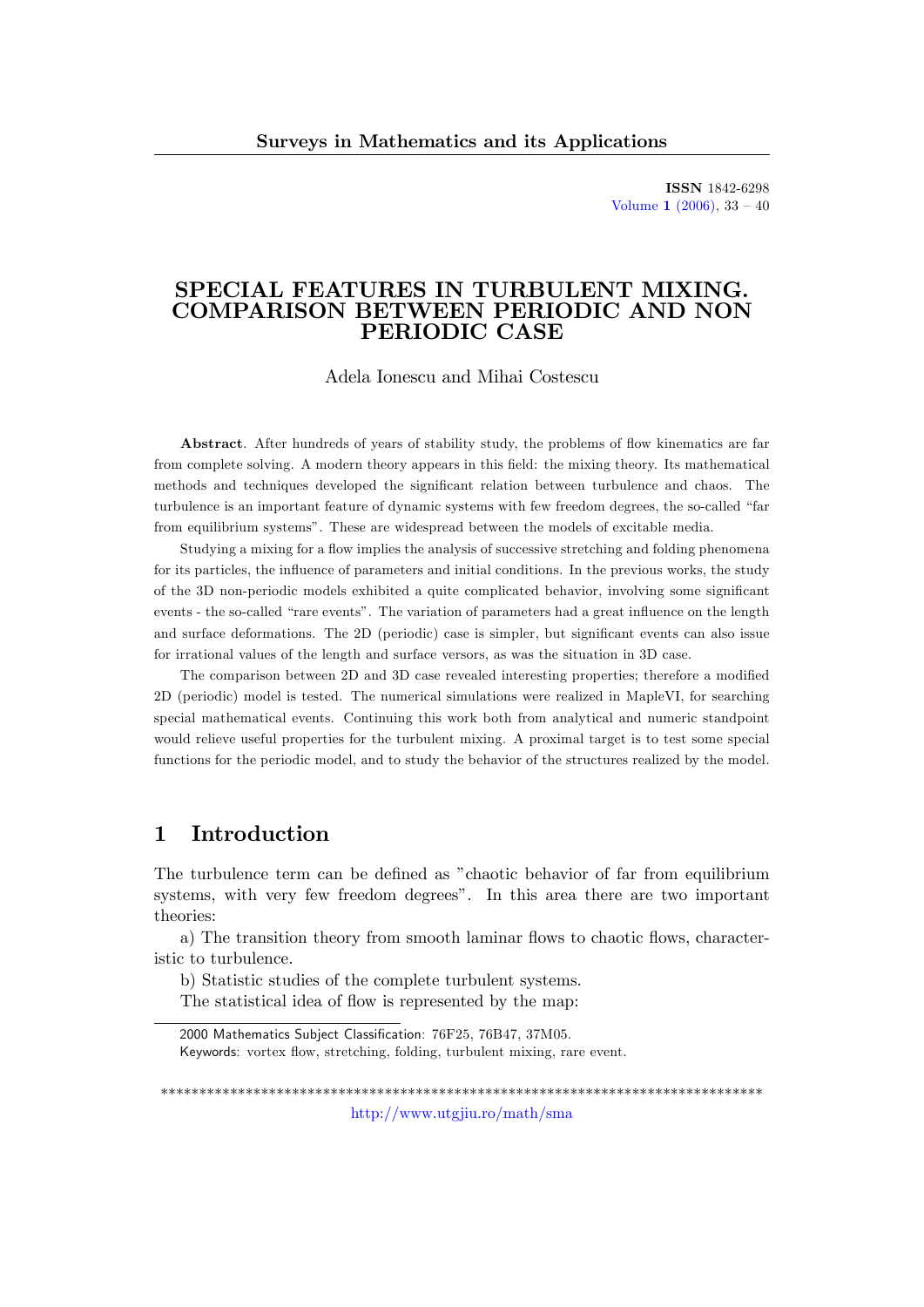(1)  $x = \Phi_t(X)$ , with  $X = \Phi_t (t = 0) (X)$ .

We say that  $X$  is mapped in  $x$  after a time t.

In the continuum mechanics the relation  $(1)$  is named *flow*, and it must be of class  $C^k$ . From the dynamic standpoint we have a diffeomorphism of class  $C^k$ . Moreover, (1) must satisfy the relation:

(2)  $0 \langle J \langle \infty, J = \det \left( \frac{\partial x_i}{\partial X_i} \right) \rangle$  $\partial X_j$  $\bigg),$ 

where  $D$  denotes the derivation with respect to the reference configuration, in this case X. The relation (2) implies two particles,  $X_1$  and  $X_2$ , which occupy the same position x at a moment. Non-topological behavior (like break up, for example) is not allowed.

The basic measure for the deformation with respect to X is the deformation gradient, F:

(3) 
$$
\mathbf{F} = (\nabla_X \Phi_t(\mathbf{X}))^T
$$
,  $F_{ij} = \left(\frac{\partial x_i}{\partial X_j}\right)$ 

where  $\nabla_X$  denotes differentiation with respect to X. According to (2), **F** is non singular. The basic measure for the deformation with respect to  $x$  is the *velocity* gradient ( $\nabla_x$  denote differentiation with respect to x).

The above relations allow the definition of the basic deformation for a material filament and for the area of an infinitesimal material surface.

Let us define the basic deformation measures: the *length deformation*  $\lambda$  and surface deformation  $\eta$ , with the relations [\[3\]](#page-7-0), [\[4\]](#page-7-1).

$$
(4) \quad \lambda = \lim_{|d\mathbf{X}| \to 0} \frac{|d\mathbf{x}|}{|d\mathbf{X}|}, \quad \eta = \lim_{|d\mathbf{A}| \to 0} \frac{|d\mathbf{a}|}{|d\mathbf{A}|}
$$

which are obtained from

(5) 
$$
\lambda = (C : MM)^{\frac{1}{2}}
$$
,  $\eta = (\det F) \cdot (C^{-1} : NN)^{\frac{1}{2}}$ 

with  $\mathbf{C} (=\mathbf{F}^T \cdot \mathbf{F})$  the Cauchy-Green deformation tensor, and the vectors  $M, N$ defined by

(6)  $\mathbf{M} = d\mathbf{X}/|d\mathbf{X}|$ ,  $\mathbf{N} = d\mathbf{A}/|d\mathbf{A}|$ 

The relation (5) has the scalar form:

(7) 
$$
\lambda = C_{ij} \cdot M_i \cdot N_j
$$
,  $\eta = (\det F) \cdot (C_{ij}^{-1} \cdot N_i \cdot N_j)$ , with  $\sum M_i^2 = 1$ ,  $\sum N_j^2 = 1$ 

In this framework the mixing concept implies the stretching and folding of the material elements. If in an initial location  $P$  there is a material filament  $dX$  and an area element  $dA$ , the specific length and surface deformations are given by the relations:

(8)  $\frac{D(\ln \lambda)}{Dt} = \mathbf{D} : \mathbf{m}\mathbf{m}, \quad \frac{D(\ln \eta)}{Dt} = \nabla \mathbf{v} - \mathbf{D} : \mathbf{n}\mathbf{n}$ 

where D is the deformation tensor, obtained by decomposing the velocity gradient in its symmetric and non-symmetric part.

We say that the flow  $\mathbf{x} = \Phi_t(\mathbf{X})$  has a good mixing if the mean values  $D(ln\lambda)/Dt$ and  $D(\ln n)/Dt$  are not decreasing to zero, for any initial position P and any initial orientations M and N.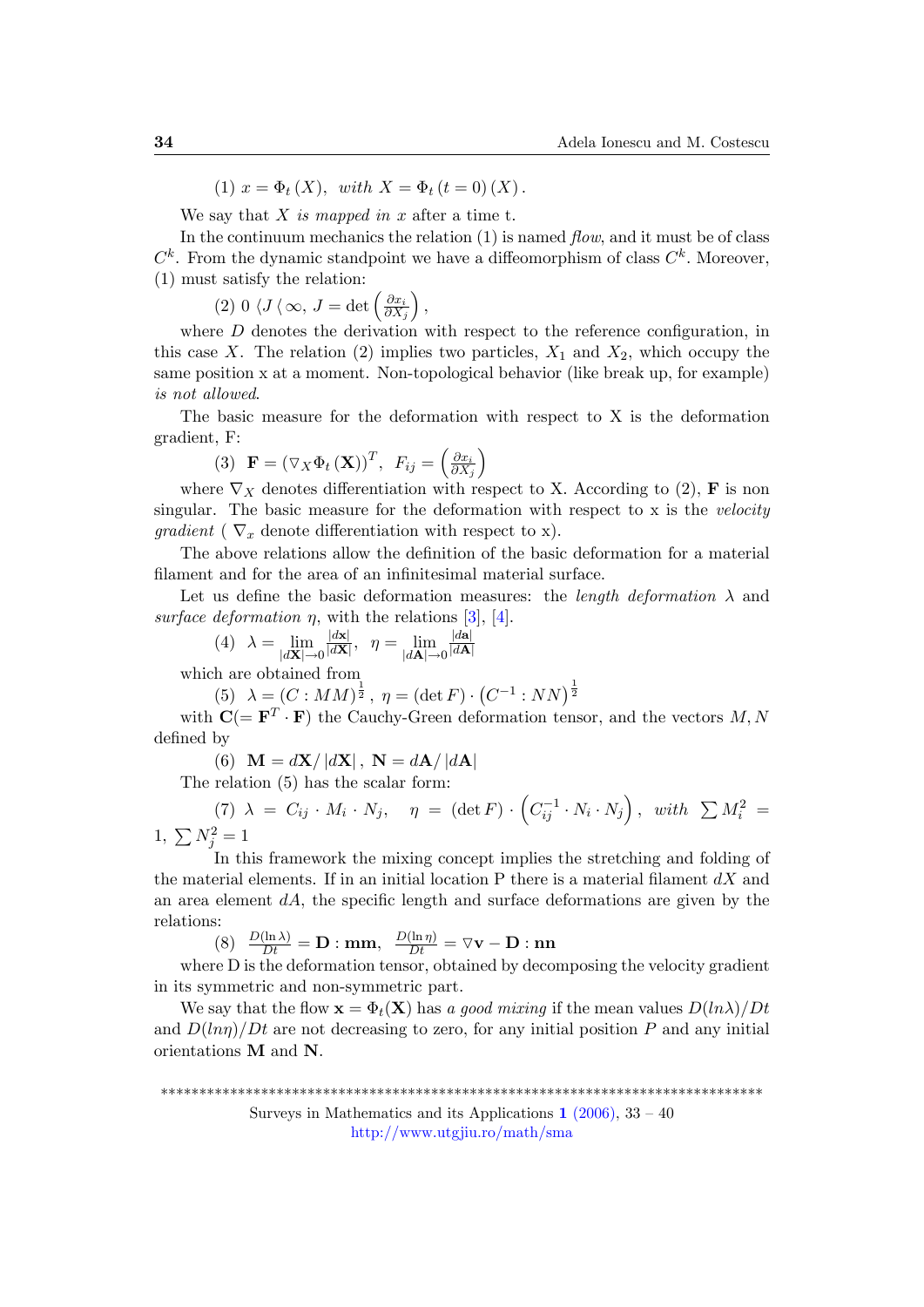As the above two quantities are bounded, the deformation efficiency can be naturally quantified. Thus, there is defined  $[3]$  the *deformation efficiency in length*,  $e_{\lambda} = e_{\lambda}(X, M, t)$  of the material element dX, as:

$$
(9) e_{\lambda} = \frac{D(ln\lambda)/Dt}{(D:D)^{1/2}} \le 1,
$$

and similarly, the *deformation efficiency in surface*,  $e_n = e_n(X, N, t)$  of the area element  $dA$ : in the case of an isochoric flow (the jacobian equal 1), we have:

(10) 
$$
e_{\eta} = \frac{D(ln\eta)/Dt}{(D:D)^{1/2}} \le 1.
$$

## 2 The tendril-whorl flow. The model and results

As shown in  $[3]$  and  $[4]$ , two-dimensional flows increase their length by forming two basic kinds of structures: tendrils and whorls and their combinations. In complex two-dimensional fluid flows we can encounter tendrils within tendrils, whorls within whorls, and all other possible combinations. The tendril-whorl flow (TW) introduced by Khakhar, Rising and Ottino (1987) is a discontinuous succession of extensional flows and twist maps. In the simplest case all the flows are identical and the period of alternation extensional/ rotational is also constant. But even the simplest case is complex enough and, on the other hand, it can be considered as the point of departure for several generalizations (smooth variation, distribution of time periods, etc.).

In the simplest case of the TW model, the velocity field over a single period is given by its extensional part:

(11)  $v_x = -\varepsilon \cdot x$ ,  $v_y = \varepsilon \cdot y$ ,  $0 < t < T_{ext}$ and its rotational part:  $(11)_b v_r = 0$ ,  $v_{\theta} = -\omega(r)$ ,  $T_{ext} < t < T_{ext} + T_{rot}$ ,

where  $T_{ext}$  denotes the duration of the extensional component and  $T_{rot}$  the duration of rotational component.

The model consists of vortices producing whorls which are periodically squeezed by the hyperbolic áow leading to the formation of tendrils, and the process repeats. The function  $\omega(r)$  is positive and specifies the rate of rotation. Its form is quite arbitrary and an important aspect is that it has a maximum, that is,  $d\omega(r)/dr = 0$ for some r.

It were studied the deformation efficiencies in length and surface,  $e_{\lambda}$  and  $e_{\eta}$  only for the extensional component, for the moment. For the extensional part (11)a of TW model, the tensors **F** and  $\mathbb{C}^{-1}$  have quite simple form:

(12) 
$$
\mathbf{F} = \begin{pmatrix} \exp(-\varepsilon \cdot T_{ext}) & 0 \\ 0 & \exp(\varepsilon \cdot T_{ext}) \end{pmatrix}
$$
,

<sup>\*\*\*\*\*\*\*\*\*\*\*\*\*\*\*\*\*\*\*\*\*\*\*\*\*\*\*\*\*\*\*\*\*\*\*\*\*\*\*\*\*\*\*\*\*\*\*\*\*\*\*\*\*\*\*\*\*\*\*\*\*\*\*\*\*\*\*\*\*\*\*\*\*\*\*\*\*\*</sup>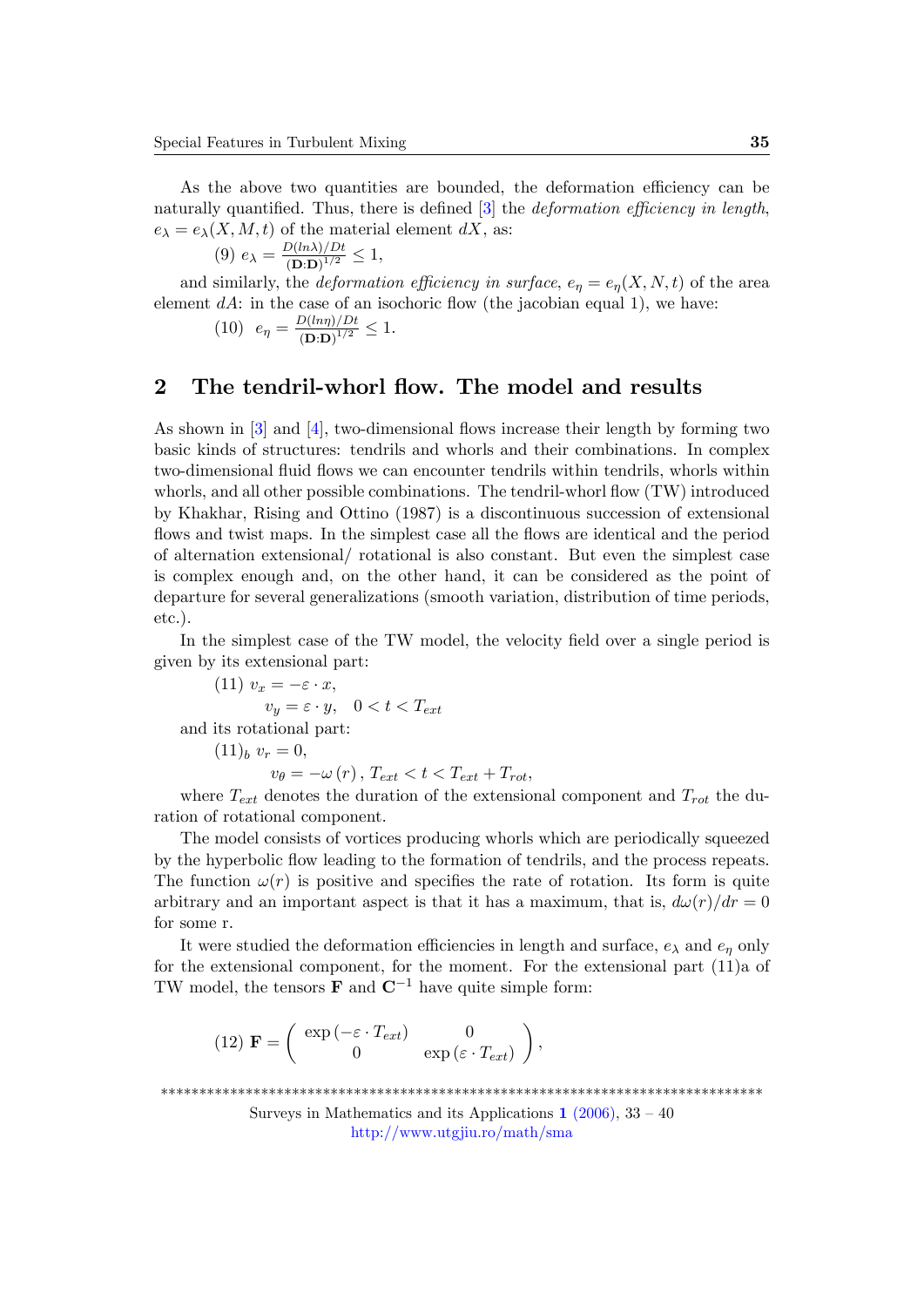$$
\mathbf{C}^{-1} = \left( \begin{array}{cc} \exp\left(2\varepsilon \cdot T_{ext}\right) & 0\\ 0 & \exp\left(-2\varepsilon \cdot T_{ext}\right) \end{array} \right)
$$

It is useful to note that in three dimensions, there were found rather complicated expressions [\[1\]](#page-7-2), depending on few parameters.

Therefore, the deformations  $\lambda^2$  and  $\eta^2$ , in length and surface, have a similar form. It was found:

(13) 
$$
\lambda^2 = \exp(-2\varepsilon \cdot T_{ext}) \cdot M_1^2 + \exp(2\varepsilon \cdot T_{ext}) \cdot M_2^2,
$$

$$
\eta^2 = \exp(2\varepsilon \cdot T_{ext}) \cdot N_1^2 + \exp(-2\varepsilon \cdot T_{ext}) \cdot N_2^2.
$$

In this context, the deformation efficiencies have the following expressions:

(14) 
$$
e_{\lambda} = 2\varepsilon \cdot \left(1 - \frac{2 \exp(-2\varepsilon T_{ext}) \cdot M_1^2}{\exp(-2\varepsilon T_{ext}) \cdot M_1^2 + \exp(2\varepsilon T_{ext}) \cdot M_2^2}\right)
$$
  
\n(15)  $e_{\eta} = 2\varepsilon \cdot \left(1 - \frac{2 \exp(-2\varepsilon T_{ext}) \cdot N_2^2}{\exp(-2\varepsilon T_{ext}) \cdot N_2^2 + \exp(2\varepsilon T_{ext}) \cdot N_1^2}\right)$ 

Let us note that in order to put in practice the relations  $(9)$ ,  $(10)$  the following formula was used [\[3\]](#page-7-0):

$$
e_{\lambda} = \frac{1}{2\lambda^2} \cdot \frac{d\lambda^2}{dt}, e_{\eta} = \frac{1}{2\eta^2} \cdot \frac{d\eta^2}{dt}, with \sum M_i^2 = 1, \sum N_j^2 = 1
$$
he versus

for t

The relations (14) and (15) give two functions of time, depending on the parameters  $\varepsilon, M_i, N_j, 0 < \varepsilon < 1$ . T<sub>ext</sub> represents the duration of the extensional component of TW model. It is a time period which can vary in a discrete range. Also, the relations show similar forms for the efficiencies, since  $\lambda^2$  and  $\eta^2$  are similar.

# 3 Graphical analysis

The central target is to exhibit some analytical features of 2D (periodic) flow, in comparison with 3D (non-periodic) flow. In  $[1]$  it was pointed out that the deformation efficiencies in length and surface represent strongly nonlinear phenomena. In order to see the behavior in the 2D case, there were considered few irrational (equal) cases for the length and surface versors:

(a) 
$$
(M_1, M_2) = (N_1, N_2) = \left(-\frac{1}{\sqrt{2}}, \frac{1}{\sqrt{2}}\right)
$$
; (b)  $(M_1, M_2) = (N_1, N_2) = \left(\frac{1}{\sqrt{3}}, \frac{\sqrt{2}}{\sqrt{3}}\right)$ ;  
(c)  $(M_1, M_2) = (N_1, N_2) = \left(\frac{1}{\sqrt{5}}, \frac{2}{\sqrt{5}}\right)$ 

and for the parameter  $0 \ll 1$  there were considered two values:  $\varepsilon_1 = 0.05$ ,  $\varepsilon_2 =$ 0.08. Thus, there, were identified six cases, and calculating  $e_{\lambda}$  and  $e_{\eta}$  for each of them involved some differential equations in twelve situations. For the moment we are interested only in comparing the surface deformations. Therefore we shall expose

four of these cases, all nonlinear. The differential equations are the following, with the index i corresponding to the parameter  $\varepsilon_i$ :

a1) 
$$
e_{\eta} = 0.1 \cdot \left(1 - \frac{2 \cdot \exp(-0.1 \cdot T)}{\exp(-0.1 \cdot T) + \exp(0.1 \cdot T)}\right);
$$

\*\*\*\*\*\*\*\*\*\*\*\*\*\*\*\*\*\*\*\*\*\*\*\*\*\*\*\*\*\*\*\*\*\*\*\*\*\*\*\*\*\*\*\*\*\*\*\*\*\*\*\*\*\*\*\*\*\*\*\*\*\*\*\*\*\*\*\*\*\*\*\*\*\*\*\*\*\*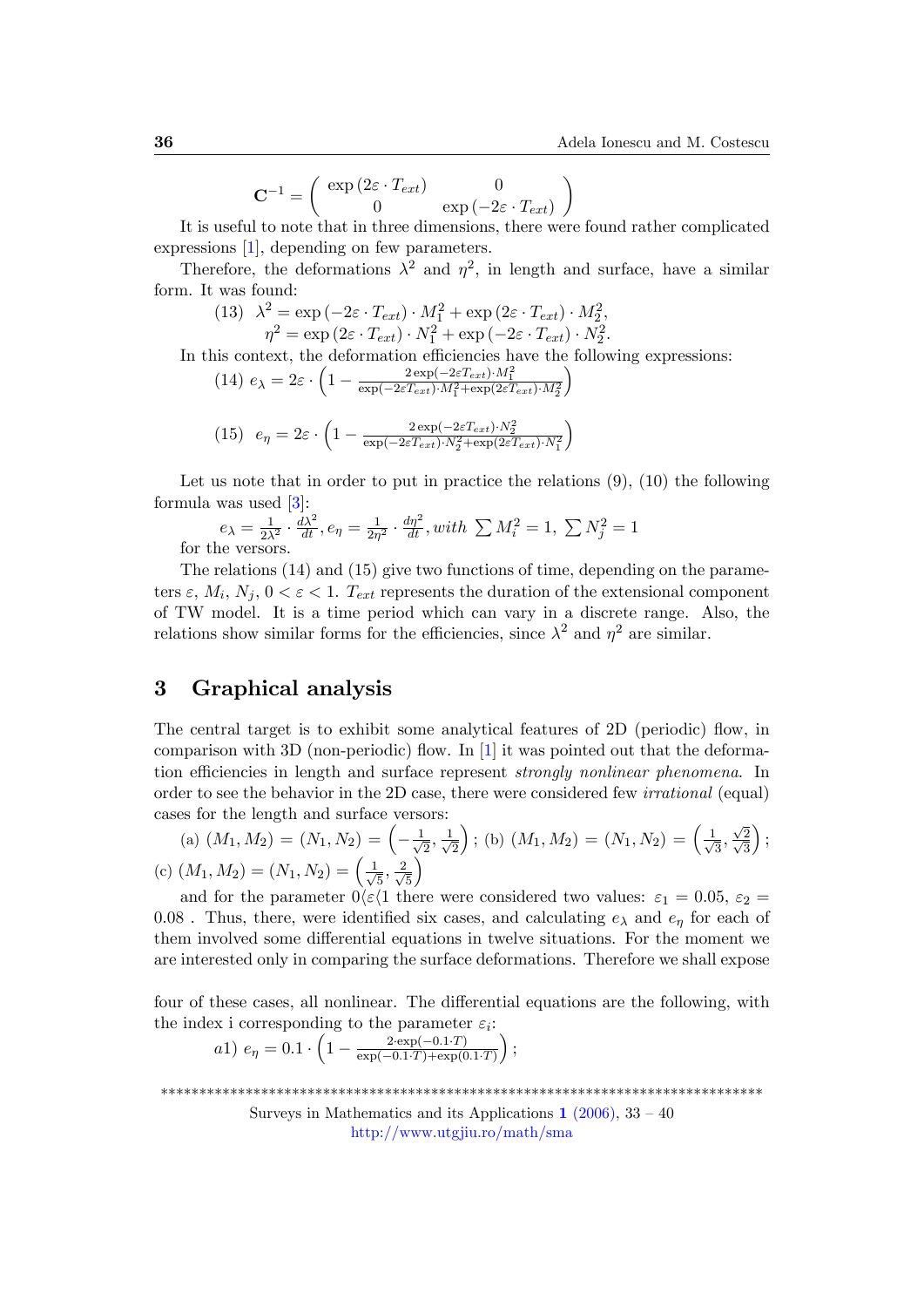$$
b2) e_{\eta} = 1.6 \cdot \left(1 - \frac{\frac{4}{3} \cdot \exp(-1.6 \cdot T)}{\frac{1}{3} \exp(1.6 \cdot T) + \frac{2}{3} \exp(-1.6 \cdot T)}\right);
$$
  
\n
$$
c1) e_{\eta} = 0.1 \cdot \left(1 - \frac{\frac{8}{5} \cdot \exp(-0.1 \cdot T)}{\frac{1}{5} \cdot \exp(0.1 \cdot T) + \frac{4}{5} \cdot \exp(-0.1 \cdot T)}\right);
$$
  
\n
$$
c2) e_{\eta} = 1.6 \cdot \left(1 - \frac{\frac{8}{5} \cdot \exp(-1.6 \cdot T)}{\frac{1}{5} \exp(1.6 \cdot T) + \frac{4}{5} \exp(-1.6 \cdot T)}\right).
$$

The other differential equations can be found in  $[2]$ . For solving these differential equations, the Maple numeric procedure Dsolve was used, obtaining in each case a list of pairs  $(t_i, x(t_i))$ . The index i goes from 1 to 15, for the moment, as we are not interested to give very few values for the period  $T_{ext}$ . Only few cases contain more time period, where it was necessary to outline the nonlinearity. Finally, using the plot lists there were realized discrete plots with the Maple function Pointplot. Between the plots obtained, three are nonlinear. We shall expose the plots for the deformation efficiency in surface, corresponding to the above cases, in the order  $a_1$ , b2, c1, c2:



Picture 2 - b2

\*\*\*\*\*\*\*\*\*\*\*\*\*\*\*\*\*\*\*\*\*\*\*\*\*\*\*\*\*\*\*\*\*\*\*\*\*\*\*\*\*\*\*\*\*\*\*\*\*\*\*\*\*\*\*\*\*\*\*\*\*\*\*\*\*\*\*\*\*\*\*\*\*\*\*\*\*\* Surveys in Mathematics and its Applications  $1$  [\(2006\),](http://www.utgjiu.ro/math/sma/v01/v01.html) 33 – 40 <http://www.utgjiu.ro/math/sma>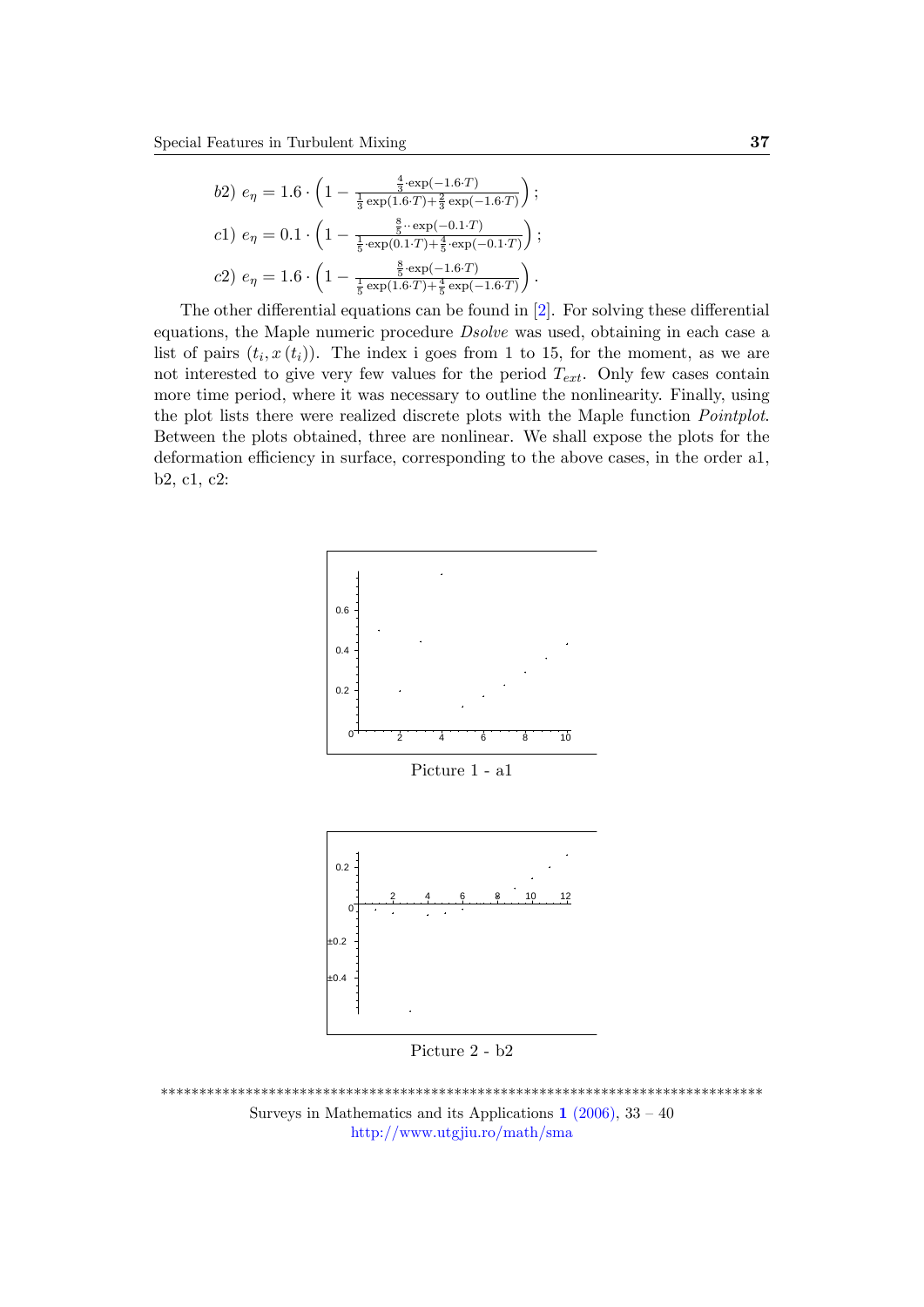

In order to compare this behavior with the non-periodic case, let us extract from the 3D analysis, the surface deformation for the two-dimensional component of the model [1]. Since the non periodic model contains a lot of (non-linear) parameters, it suffices to focus only on a simple case of the surface versors, namely  $(1,0)$ . We note that this case is presented only for comparison, in [1] and [5] are studied much more (about 60) statistical cases, for revealing the non linear behavior.

We shall expose only four of these plots:



Surveys in Mathematics and its Applications  $1(2006)$ ,  $33-40$ http://www.utgjiu.ro/math/sma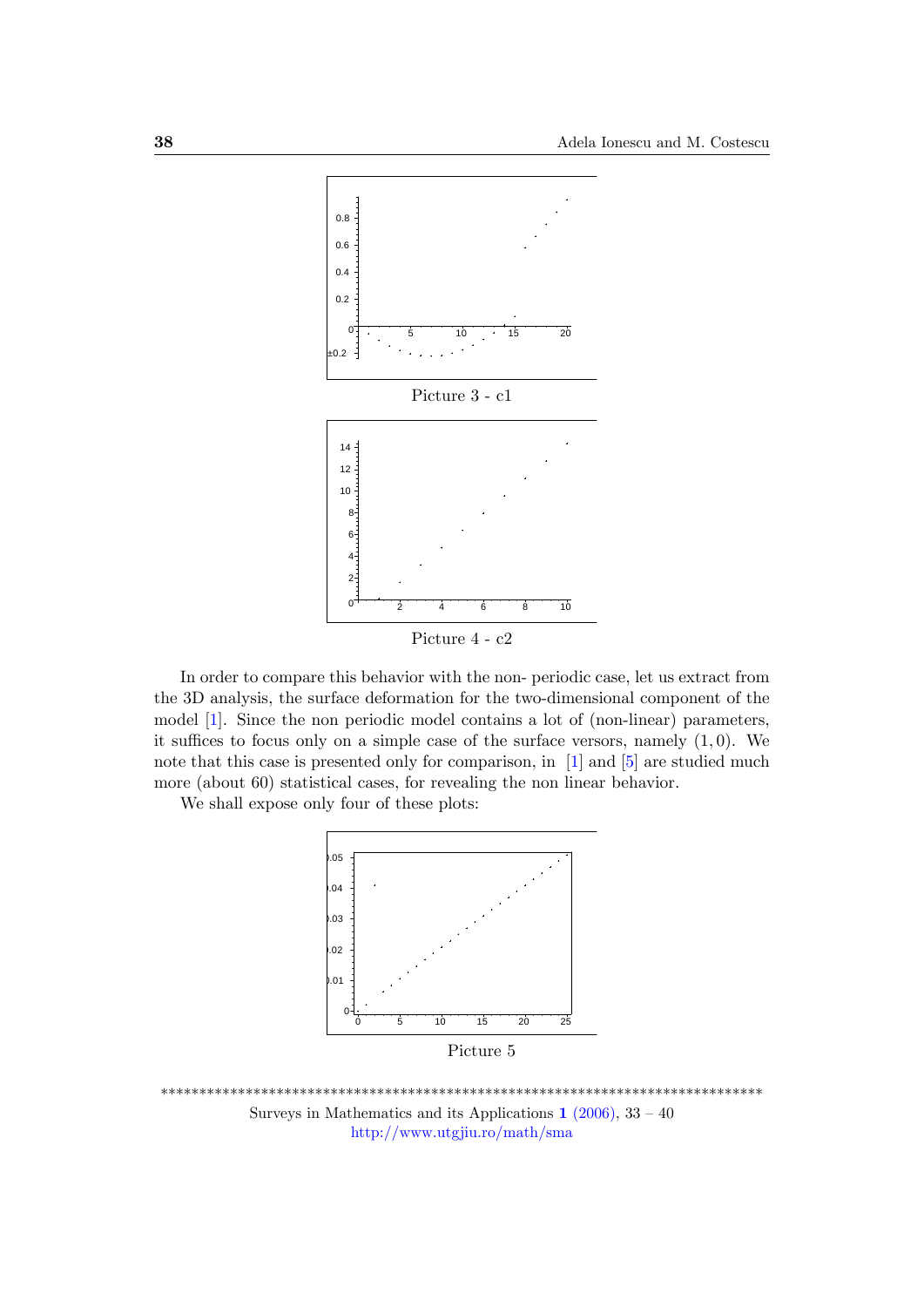

#### Conclusions. Open problems  $\overline{\mathbf{4}}$

From the above comparison, some concluding remarks issue: